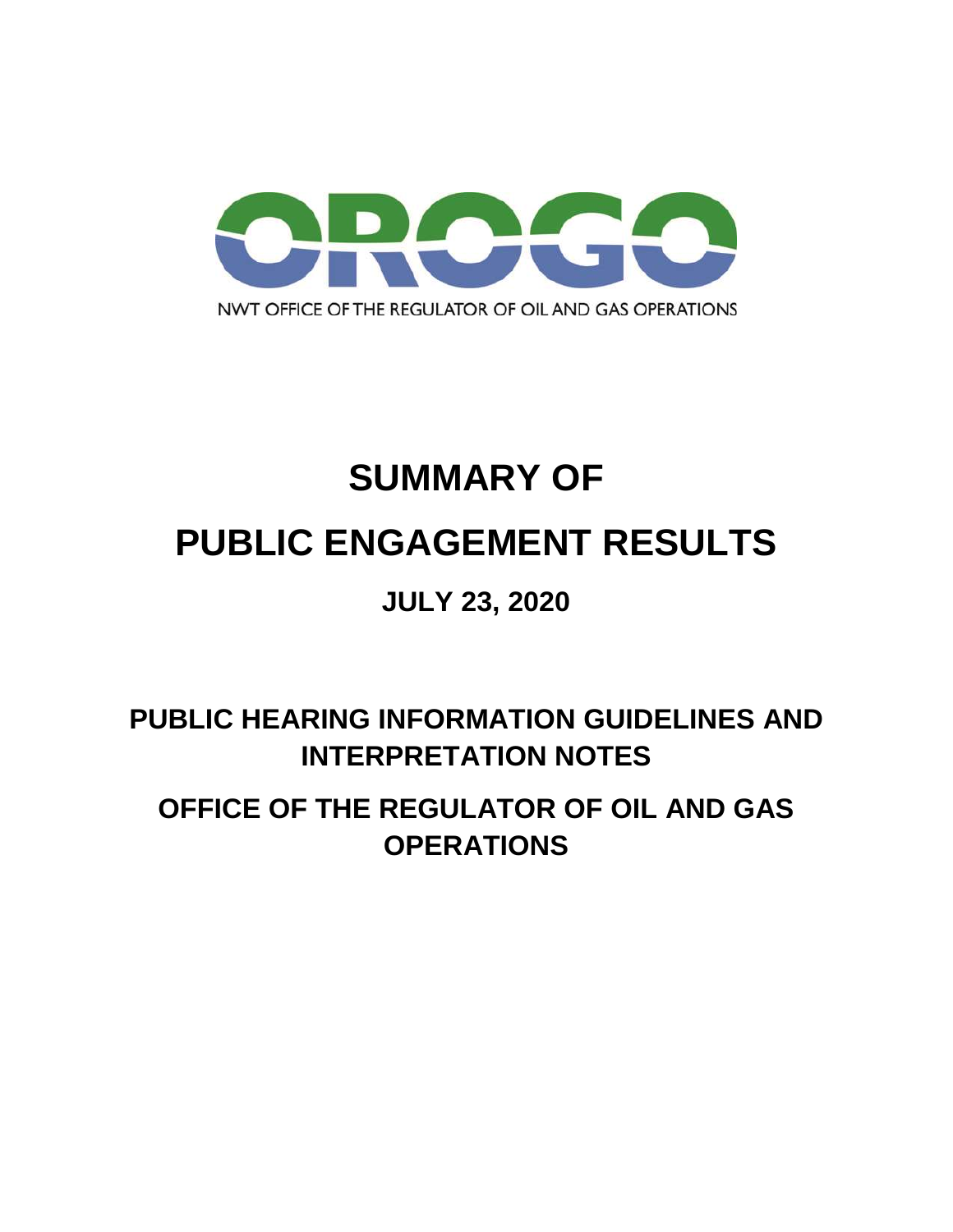### **TABLE OF CONTENTS**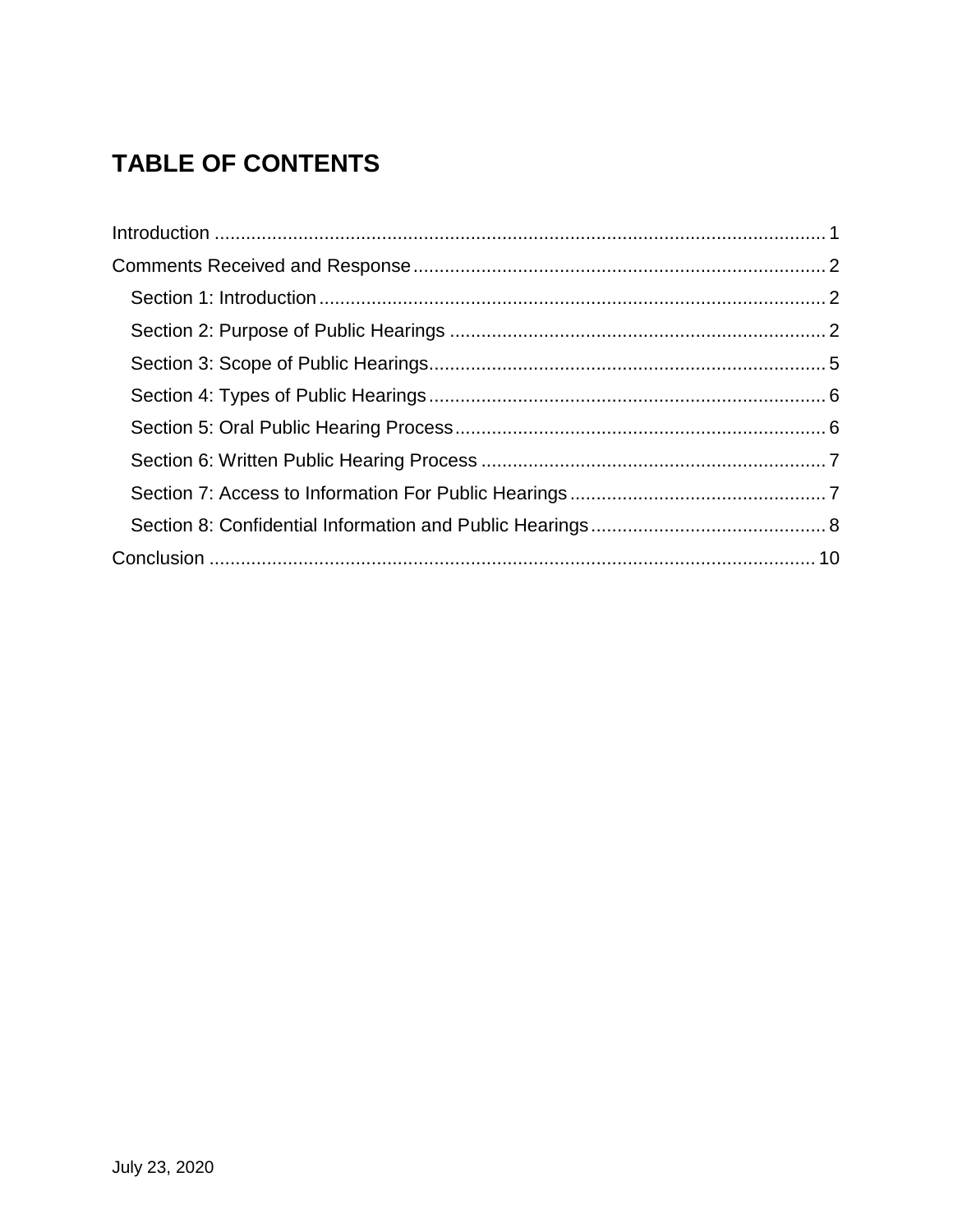### <span id="page-2-0"></span>**INTRODUCTION**

The Office of the Regulator of Oil and Gas Operations (OROGO) made the draft *Public Hearing Guidelines and Interpretation Notes* (Guidelines) available for public engagement on January 14, 2020.

Information on the Guidelines was made available to the public on the OROGO website and advertisements were placed in NewsNorth and L'Aquilon inviting comments.

Specific invitations to review the Guidelines and provide comments were issued to:

- Indigenous governments;
- Companies holding Operating Licences in OROGO's jurisdiction and the Canadian Association of Petroleum Producers;
- Other regulators with whom OROGO interacts as a result of existing Land Claim Agreements and Memoranda of Understanding;
- Federal and territorial departments and agencies;
- Selected environmental non-government organizations with an NWT presence.

The deadline for comments was March 2, 2020. These organizations provided feedback by the deadline:

- The Canada Energy Regulator;
- The Department of Industry, Tourism and Investment, Government of the Northwest Territories (GNWT);
- The Department of Environment and Natural Resources (GNWT);
- The Standing Committee on Economic Development and Environment (GNWT); and
- K'atl'odeeche First Nation.

This document summarizes the comments received during the public engagement period and the response to these comments.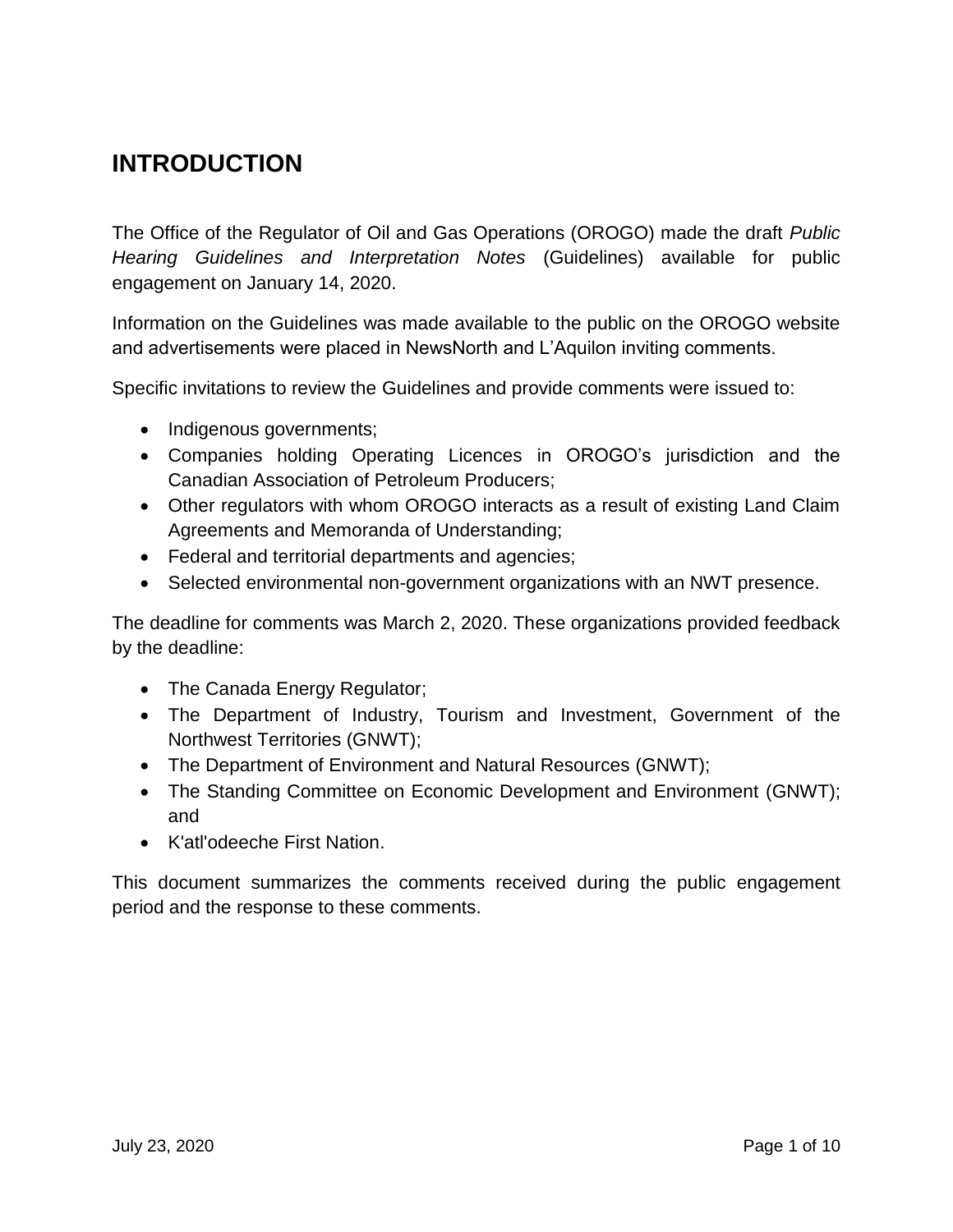### <span id="page-3-0"></span>**COMMENTS RECEIVED AND RESPONSE**

All comments received are summarized here, organized according to the sections of the draft Guidelines. The responses to each group of comments are provided immediately after the comments themselves.

Typographical errors in the draft Guidelines that were identified by reviewers will be corrected in the final version but are not addressed in this document.

#### <span id="page-3-1"></span>**SECTION 1: INTRODUCTION**

The comments received about section 1 of the Guidelines and the responses are captured in the following table.

| <b>Comments</b>                                                                                  | <b>Responses</b>                             |
|--------------------------------------------------------------------------------------------------|----------------------------------------------|
| Recommendation to change wording to  <br>include 'holding' or 'undertaking' a<br>public hearing. | OROGO has revised the guideline accordingly. |

#### <span id="page-3-2"></span>**SECTION 2: PURPOSE OF PUBLIC HEARINGS**

The comments received about section 2 of the Guidelines and the responses are captured in the following table.

| <b>Comments</b>                                                                                                                                                                                                                                         | <b>Responses</b>                                                                                                                                                                                                                                                                                          |
|---------------------------------------------------------------------------------------------------------------------------------------------------------------------------------------------------------------------------------------------------------|-----------------------------------------------------------------------------------------------------------------------------------------------------------------------------------------------------------------------------------------------------------------------------------------------------------|
| Request for the Regulator to clarify<br>how it differentiates between the public<br>interest and the interest of First Nation<br>rights holders and clarify what process<br>the Regulator requires to respond to a<br>potential infringement of rights. | If a potential infringement of rights is raised in relation<br>to a decision before the Regulator, the Regulator is<br>responsible for fulfilling the duty to consult and<br>accommodate if the potential infringement of rights<br>falls within the scope the Regulator's legal authority to<br>address. |
|                                                                                                                                                                                                                                                         | The scope of the Regulator's legal authority is<br>determined by the provisions of the Oil and Gas<br>Operations Act (OGOA).                                                                                                                                                                              |
|                                                                                                                                                                                                                                                         | If a potential infringement of rights raised by a First<br>Nation falls outside of the Regulator's legal authority,<br>it may be addressed through another regulatory<br>process or through additional consultation between<br>the GNWT and the First Nation.                                             |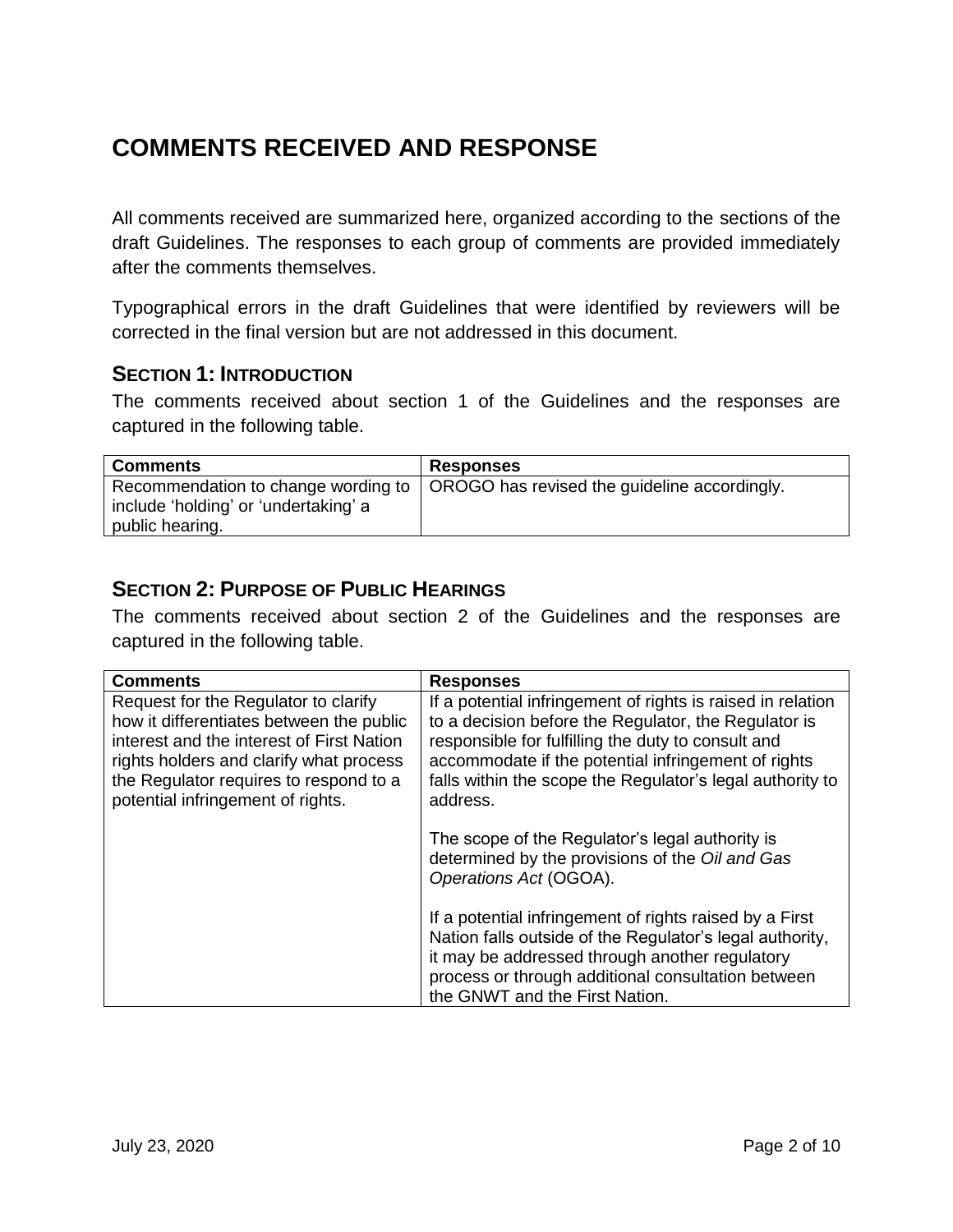| <b>Comments</b>                                                                                                                                                                                   | <b>Responses</b>                                                                                                                                                                                                                                                                                                                                                                                                                                                                                                                                                        |
|---------------------------------------------------------------------------------------------------------------------------------------------------------------------------------------------------|-------------------------------------------------------------------------------------------------------------------------------------------------------------------------------------------------------------------------------------------------------------------------------------------------------------------------------------------------------------------------------------------------------------------------------------------------------------------------------------------------------------------------------------------------------------------------|
| Request to provide examples of<br>applications that would require a public<br>hearing, specifically applications for<br>conventional and hydraulic fracturing                                     | Under OGOA, there is no mandatory requirement for<br>the Regulator to hold a public hearing for applications<br>submitted for conventional and/or hydraulic fracturing<br>operations.                                                                                                                                                                                                                                                                                                                                                                                   |
| activities and if these types of activities<br>would require a public hearing and<br>consultation with Indigenous<br>Governments and First Nations.                                               | A public hearing would only be held if the Regulator<br>determined that more information was needed<br>regarding an application which could only be gained<br>by holding a public hearing. The Regulator could also<br>hold a public hearing if it determined that the public<br>interest would be served by conducting a more                                                                                                                                                                                                                                          |
|                                                                                                                                                                                                   | detailed and public examination of potential concerns<br>and impacts regarding an application.                                                                                                                                                                                                                                                                                                                                                                                                                                                                          |
|                                                                                                                                                                                                   | Consultation with Indigenous Governments and First<br>Nations will be carried out as needed in response to<br>potential infringements of rights within the scope of<br>the Regulator's legal authority and is not contingent<br>on holding a public hearing.                                                                                                                                                                                                                                                                                                            |
| Recommendation to clarify language                                                                                                                                                                | The Guidelines have been revised to make this                                                                                                                                                                                                                                                                                                                                                                                                                                                                                                                           |
| on what is a public hearing.                                                                                                                                                                      | section clearer.                                                                                                                                                                                                                                                                                                                                                                                                                                                                                                                                                        |
| Recommendation to clarify the<br>rationale for holding public hearings<br>with respect to both 'applications' and<br>'projects'. The term 'project' is not<br>defined in OGOA or its regulations. | The Guidelines have been revised to use only the<br>term 'applications' to ensure clarity.                                                                                                                                                                                                                                                                                                                                                                                                                                                                              |
| Recommendation that the Guidelines<br>provide more clarity on the types of<br>development scenarios that will require<br>a public hearing and when the<br>Regulator will hold public hearings.    | Under OGOA, there is no mandatory requirement for<br>the Regulator to hold a public hearing for certain<br>types of developments. The Regulator could hold a<br>public hearing for various types of oil gas operations<br>(e.g. exploration, production, abandonment) if it is<br>determined that more information was needed<br>regarding an application which could only be gained<br>by holding a public hearing or the public interest<br>would be served by conducting a more detailed and<br>public examination of potential issues regarding the<br>application. |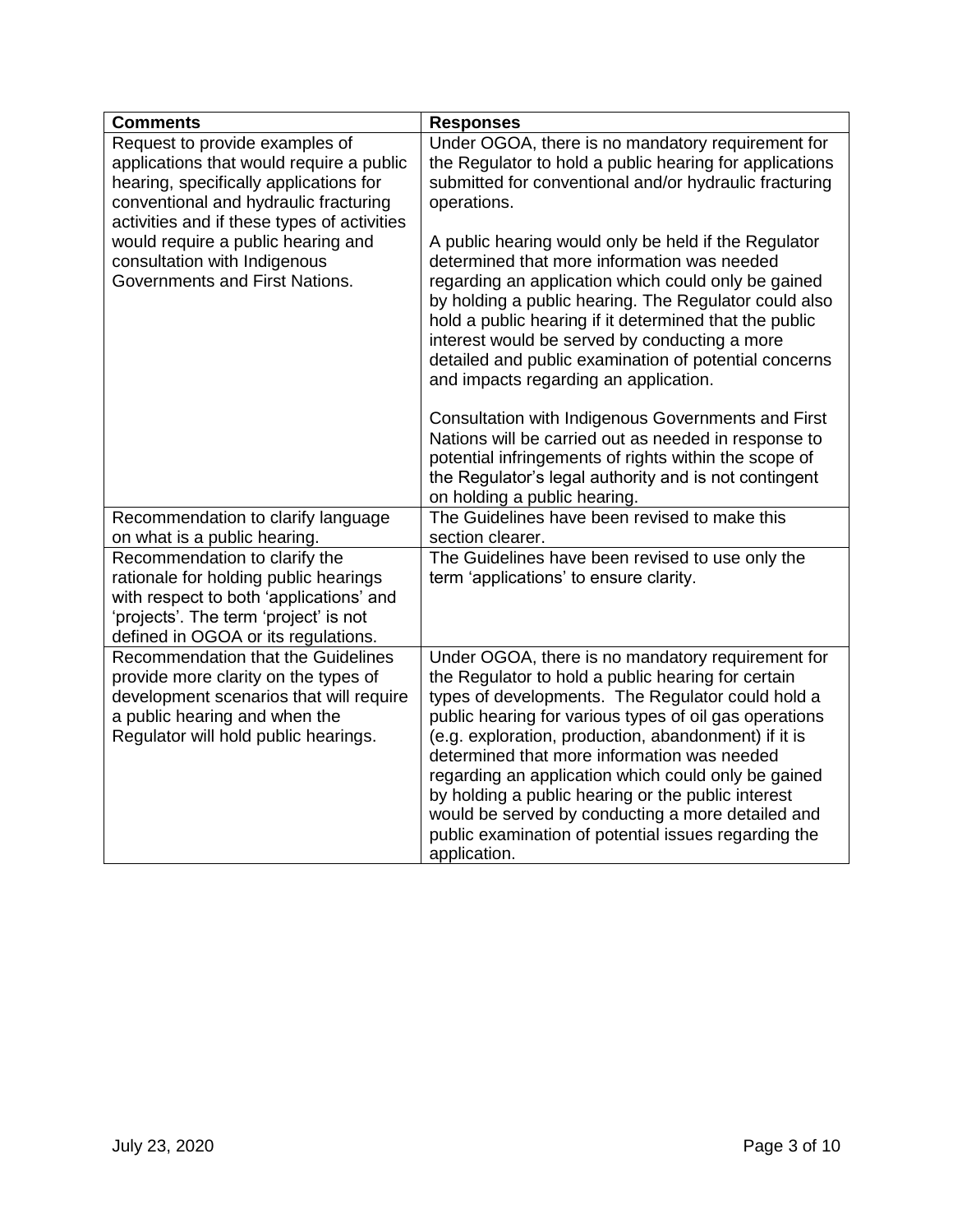| <b>Comments</b>                                                                                                                                  | <b>Responses</b>                                                                                                                                                                                               |
|--------------------------------------------------------------------------------------------------------------------------------------------------|----------------------------------------------------------------------------------------------------------------------------------------------------------------------------------------------------------------|
| Recommendation to clarify when and<br>how often the Guidelines will apply and<br>when the Guidelines will be reviewed.                           | The Guidelines will apply as soon as they come into<br>effect.                                                                                                                                                 |
|                                                                                                                                                  | However, it is not possible to predict when and how<br>often the Guidelines will be used as it depends on the<br>nature of the oil and gas projects proposed to the<br>Regulator in the future.                |
|                                                                                                                                                  | The Guidelines will be reviewed by the Regulator as<br>needed. Factors that may trigger a review of the<br>Guidelines could include:                                                                           |
|                                                                                                                                                  | Changes or updates to legislation;<br>Introduction of new legislation; or<br>$\bullet$<br>Lessons learned after implementation.<br>$\bullet$                                                                   |
| Recommendation that the Guidelines<br>strive for consistency with guidance<br>and practices developed under the<br>existing co-management system | The Regulator and the co-management boards<br>established under the MVRMA do not share the same<br>legislative framework.                                                                                      |
| established under the Mackenzie<br>Valley Resource Management Act<br>(MVRMA). This should include<br>reviewing specific provisions for           | Under the Mackenzie Valley Resource Management<br>Act, there are mandatory requirements to hold public<br>hearings for certain types of applications (e.g. Type A<br>Water License Application).               |
| triggers and considerations to hold<br>public hearings under the MVRMA.                                                                          | Under OGOA, the requirement to hold a public<br>hearing is not mandatory and is at the discretion of<br>the Regulator.                                                                                         |
|                                                                                                                                                  | The regulatory mandates under OGOA and the<br>MVRMA are very different, which limits the extent that<br>the Regulator's practices can be consistent with those<br>of the MVRMA co-management boards            |
|                                                                                                                                                  | When OROGO develops Rules of Procedure for<br>public hearings, it will review the Land and Water<br>Boards' Rules of Procedure will incorporate content<br>where appropriate to support a consistent approach. |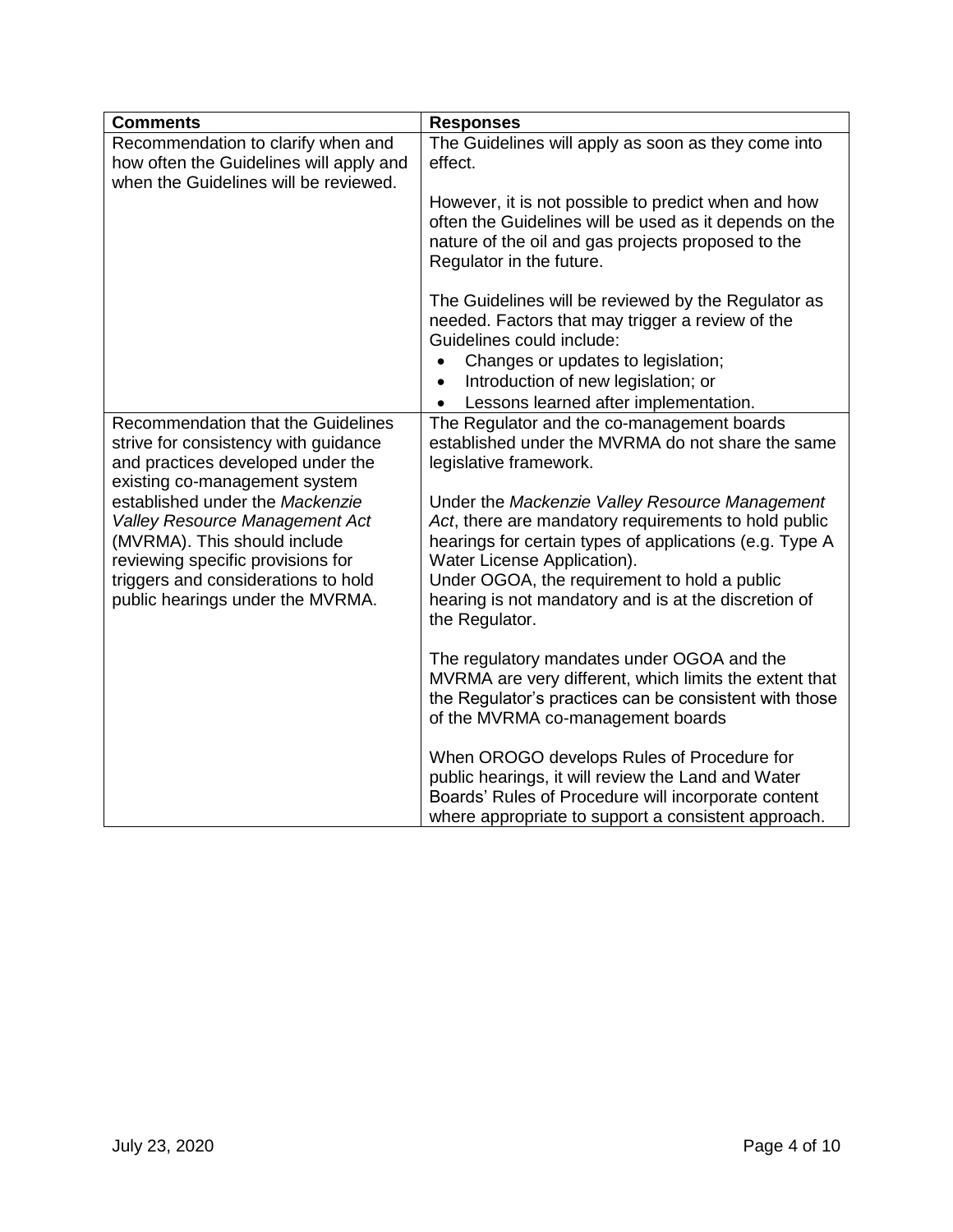#### <span id="page-6-0"></span>**SECTION 3: SCOPE OF PUBLIC HEARINGS**

The comments received about section 3 of the Guidelines and the responses are captured in the following table.

| <b>Comments</b>                                                                                                                                                                                     | <b>Responses</b>                                                                                                                                                                                                                                                                                                                                                                                           |
|-----------------------------------------------------------------------------------------------------------------------------------------------------------------------------------------------------|------------------------------------------------------------------------------------------------------------------------------------------------------------------------------------------------------------------------------------------------------------------------------------------------------------------------------------------------------------------------------------------------------------|
| Request to clarify why OGOA's<br>mandate as outlined in Section 2, does<br>not include protection of Aboriginal and<br>Treaty Rights and to clarify what other                                      | The Regulator does not establish its own legislation.<br>OGOA is administered by the Department of Industry,<br>Tourism and Investment.                                                                                                                                                                                                                                                                    |
| processes are in place to ensure<br>protection of these rights.                                                                                                                                     | Although Section 2 of OGOA does not specifically<br>include protection of Aboriginal and Treaty Rights, it<br>does not preclude the Regulator from considering<br>Aboriginal and Treaty Rights where infringement of<br>these rights falls under the scope of what the<br>Regulator has the legal authority to address (see<br>discussion of the Regulator's consultation obligations<br>under Section 2). |
| Request to clarify why impacts on<br>Aboriginal rights holders potentially<br>affected by a project are not triggers for                                                                            | OGOA does not contain mandatory provisions that<br>trigger the requirement to hold a public hearing.                                                                                                                                                                                                                                                                                                       |
| holding a public hearing.                                                                                                                                                                           | Consultation with Indigenous Governments and First<br>Nations will be carried out as needed in response to<br>potential infringements of rights within the scope of<br>the Regulator's legal authority and is not contingent<br>on holding a public hearing.                                                                                                                                               |
| Recommendation to change wording to<br>clarify the types of information that may<br>be presented at public hearing.                                                                                 | The Guidelines have been revised accordingly.                                                                                                                                                                                                                                                                                                                                                              |
| Recommendation to change wording to<br>clarify the Regulators mandate, as<br>described in the Guidelines, from<br>exploitation of oil and gas resources to<br>development of oil and gas resources. | The Guidelines have been revised accordingly.                                                                                                                                                                                                                                                                                                                                                              |
| Request to clarify how the Regulator                                                                                                                                                                | When holding public hearings, OROGO will                                                                                                                                                                                                                                                                                                                                                                   |
| will coordinate the public hearing<br>process with co-management boards<br>established under the MVRMA,                                                                                             | coordinate with the appropriate Land and Water<br>Board, to minimize duplication to the extent possible.                                                                                                                                                                                                                                                                                                   |
| specifically Land and Water Boards, to                                                                                                                                                              | OROGO will also invite the Land and Water Board to                                                                                                                                                                                                                                                                                                                                                         |
| ensure duplication of processes is<br>minimized.                                                                                                                                                    | participate in the pre-hearing conference to identify<br>potential areas of overlap.                                                                                                                                                                                                                                                                                                                       |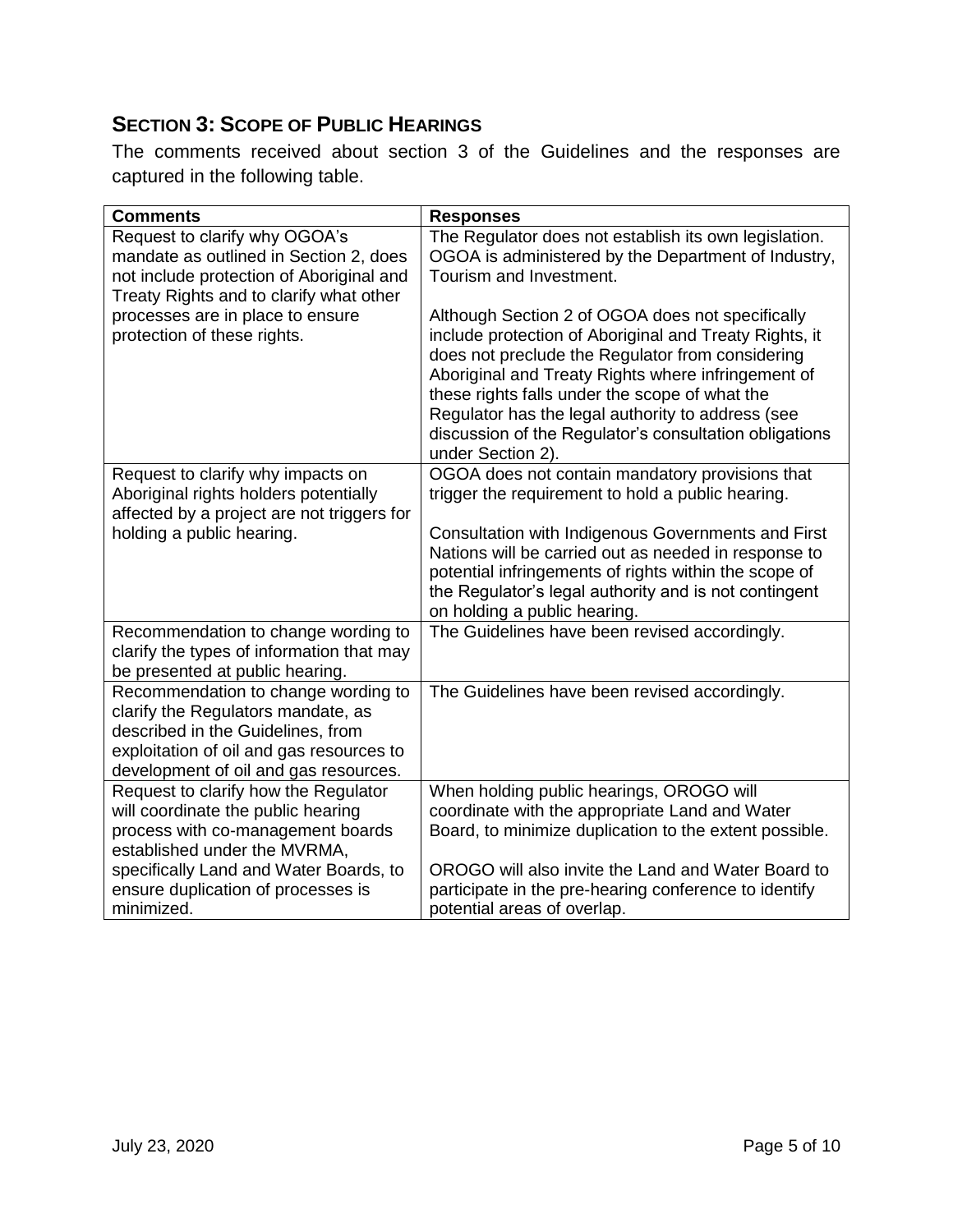#### <span id="page-7-0"></span>**SECTION 4: TYPES OF PUBLIC HEARINGS**

The comments received about section 4 of the Guidelines and the responses are captured in the following table.

| <b>Comments</b>                           | <b>Responses</b>                                    |
|-------------------------------------------|-----------------------------------------------------|
| Request to clarify how Aboriginal and     | Please refer to the first response in Section 3.    |
| Treaty rights are considered by the       |                                                     |
| Regulator when the Regulator is           |                                                     |
| considering how an issue fits into the    |                                                     |
| Regulator's mandate.                      |                                                     |
| Recommendation that OROGO should          | OROGO will ensure that adequate timelines for       |
| consider issuing a public notification in | notification of public hearings are included in     |
| advance of the hearing in line with       | OROGO's Rules of Procedure for public hearings.     |
| requirements as outlined in the           |                                                     |
| legislative requirements and Rules of     | When OROGO develops Rules of Procedure for          |
| Procedure used by the co-                 | public hearings, it will review the Land and Water  |
| management boards established under       | Boards' Rules of Procedure will incorporate content |
| the MVRMA.                                | where appropriate to support a consistent approach. |

#### <span id="page-7-1"></span>**SECTION 5: ORAL PUBLIC HEARING PROCESS**

The comments received about section 5 of the Guidelines and the responses are captured in the following table.

| <b>Comments</b>                           | <b>Responses</b>                                      |
|-------------------------------------------|-------------------------------------------------------|
| Recommendation that OROGO should          | OROGO will ensure that adequate timelines for         |
| consider issuing a public notification in | notification of public hearings are included in       |
| advance of an oral public hearing to      | OROGO's Rules of Procedure for public hearings.       |
| allow communities adequate time to        |                                                       |
| respond.                                  |                                                       |
| Recommendation to clarify the use of      | The Guidelines will be revised to clarify that the    |
| the term 'intervener' in relation to the  | materials submitted by the applicant will not be      |
| applicant. A submission from the          | considered an intervention.                           |
| applicant should not be considered an     |                                                       |
| intervention as it may cause confusion    |                                                       |
| during the hearing process.               |                                                       |
| Recommendation that the Regulator         | When OROGO develops Rules of Procedure for            |
| develop timelines and detailed            | public hearings, they will include timelines and more |
| procedures for holding public hearings.   | detail on public hearing processes and procedures.    |
| Recommendation that the Regulator         | OROGO agrees with this recommendation.                |
| use pre-hearing conferences to find       |                                                       |
| common ground on certain issues to        |                                                       |
| help focus the issues before they are     |                                                       |
| heard by the Regulator. The public        |                                                       |
| hearing can then focus on matters of      |                                                       |
| disagreement between the applicant        |                                                       |
| and the other parties.                    |                                                       |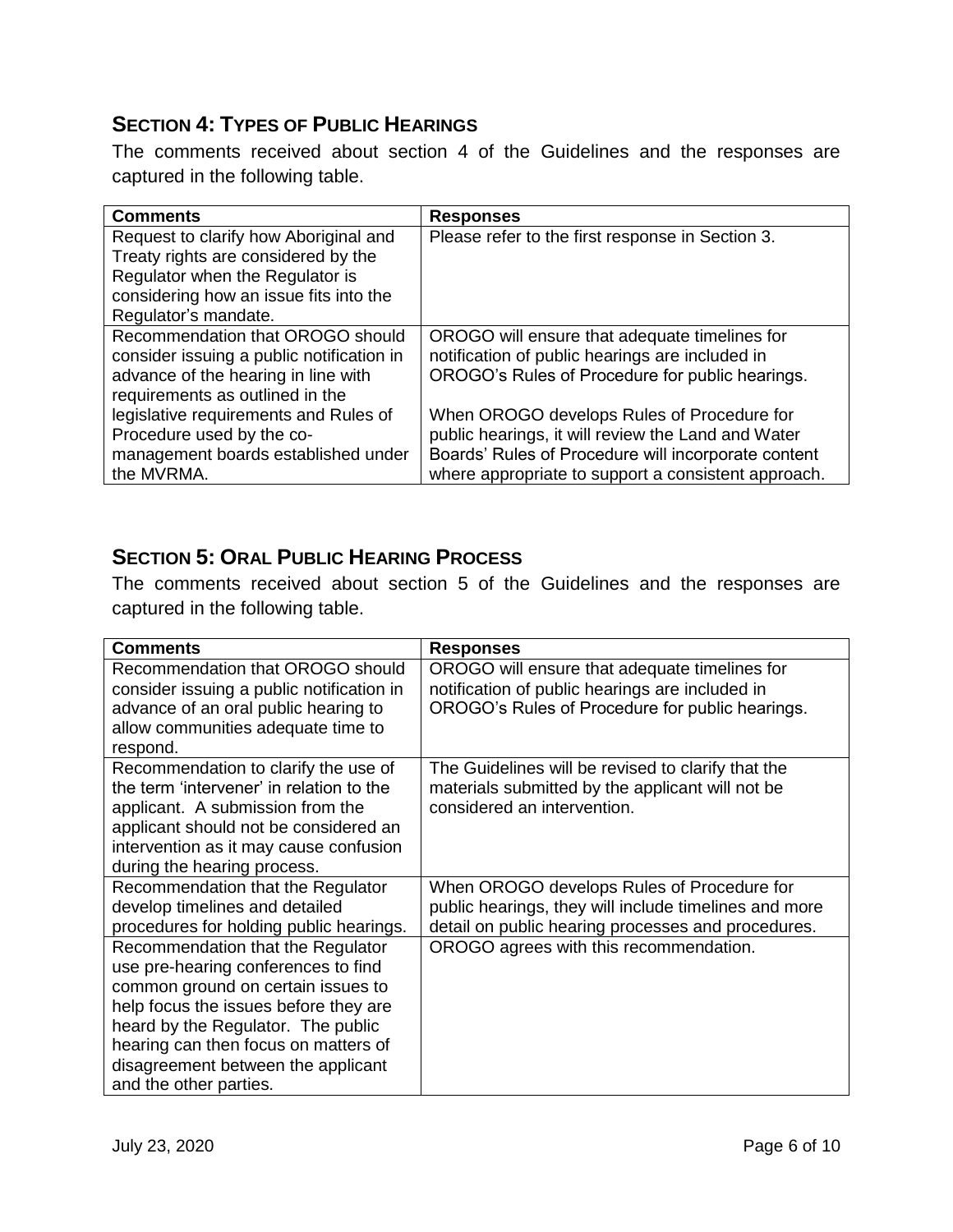| <b>Comments</b>                                                                                                                                                                                                                                                                                                                                                 | <b>Responses</b>                                                                                                                    |
|-----------------------------------------------------------------------------------------------------------------------------------------------------------------------------------------------------------------------------------------------------------------------------------------------------------------------------------------------------------------|-------------------------------------------------------------------------------------------------------------------------------------|
| Recommendation that the Regulator<br>should include a statement in the<br>Guidelines that directs interveners to<br>file a written intervention within the time<br>specified by the Regulator, or state that<br>the Regulator will issue a directive prior<br>to the public hearing specifying the<br>timelines for filing of interventions for<br>the hearing. | When OROGO develops Rules of Procedure for<br>public hearings, they will address the timelines for<br>filing interventions.         |
| Recommendation that the Regulator<br>include a statement in the Guidelines<br>that clarifies timelines on when the<br>Regulator may cancel a public hearing<br>and provide rationale as to why the<br>Regulator would cancel a public<br>hearing.                                                                                                               | When OROGO develops Rules of Procedure for<br>public hearings, they will include details on the<br>cancellation of public hearings. |

#### <span id="page-8-0"></span>**SECTION 6: WRITTEN PUBLIC HEARING PROCESS**

The comments received about section 6 of the Guidelines and the responses are captured in the following table.

| <b>Comments</b>                         | <b>Responses</b>                                          |
|-----------------------------------------|-----------------------------------------------------------|
| Request to clarify the difference       | Although a written public hearing is not held in an       |
| between a written public hearing and    | actual location and is not a forum where evidence is      |
| an oral hearing as the term 'public     | presented orally, it is still considered a public hearing |
| hearing' is confusing in that no actual | as it allows the applicant and interveners to present     |
| hearing takes place.                    | their respective evidence in writing regarding an         |
|                                         | application being considered by the Regulator.            |

#### <span id="page-8-1"></span>**SECTION 7: ACCESS TO INFORMATION FOR PUBLIC HEARINGS**

No comments were received about section 7 of the Guidelines.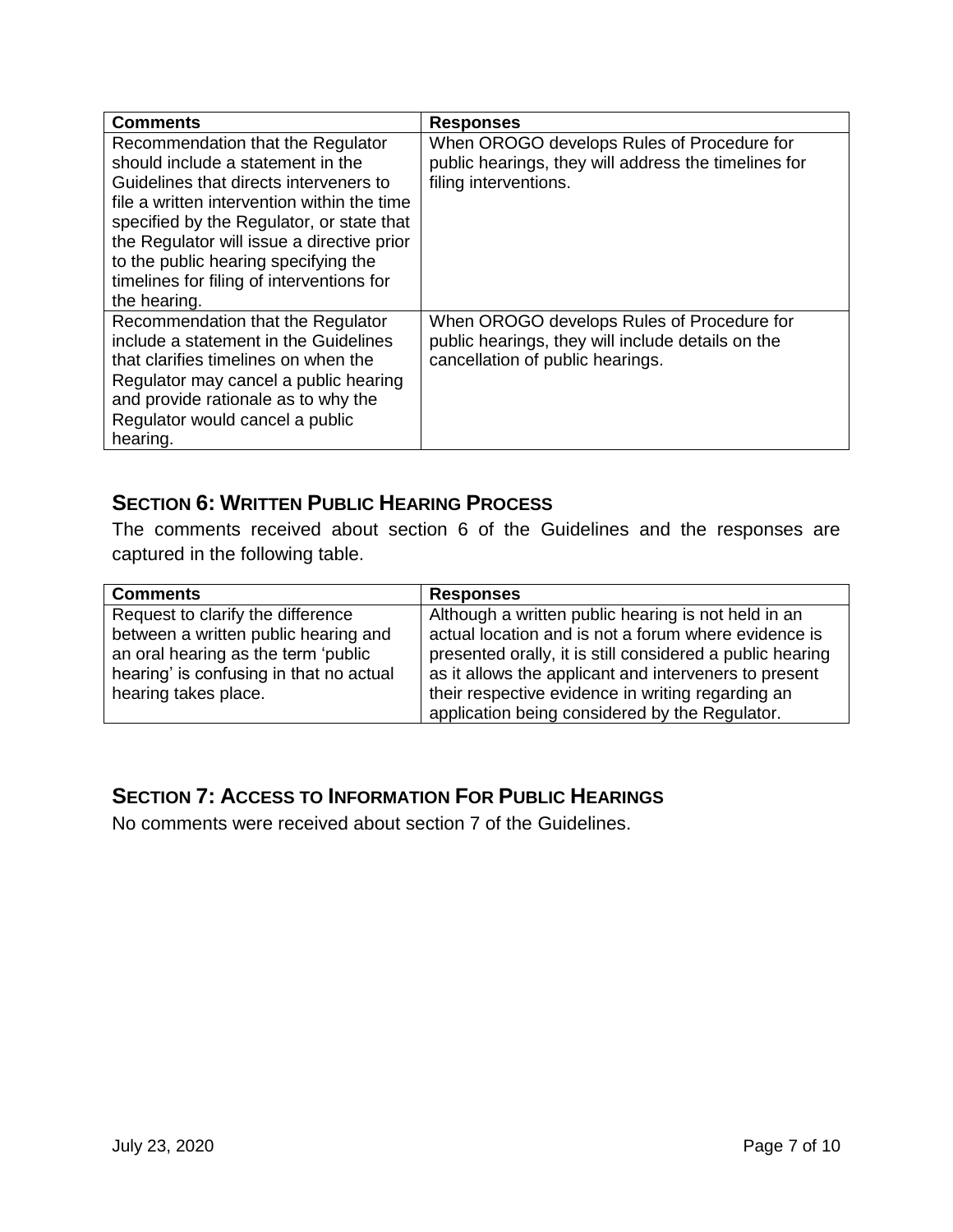#### <span id="page-9-0"></span>**SECTION 8: CONFIDENTIAL INFORMATION AND PUBLIC HEARINGS**

The comments received about section 8 of the Guidelines and the responses are captured in the following table.

| <b>Comments</b>                                                                                                                                                                                                                                                                                                                                                   | <b>Responses</b>                                                                                                                                                                                                                                                                                                                                                                                                                                                                                   |
|-------------------------------------------------------------------------------------------------------------------------------------------------------------------------------------------------------------------------------------------------------------------------------------------------------------------------------------------------------------------|----------------------------------------------------------------------------------------------------------------------------------------------------------------------------------------------------------------------------------------------------------------------------------------------------------------------------------------------------------------------------------------------------------------------------------------------------------------------------------------------------|
| Request to clarify what information can<br>be considered confidential by the<br>Regulator during the public hearing<br>process. Leaving too much discretion<br>to the Regulator during the hearing<br>process could allow information of<br>critical importance to the public, such<br>as the composition of fracking fluids<br>and other chemical substances and | A request for information to be held confidential<br>during the public hearing<br>process would<br>be<br>considered based on the criteria established in<br>section 22(2) of OGOA, as well as the additional<br>criteria for confidentiality contained in OGOA as<br>follows:<br>Financial<br>competitive impact of the<br>or<br>$\bullet$<br>disclosure (section 22(3)); and                                                                                                                      |
| processes, to be kept confidential.                                                                                                                                                                                                                                                                                                                               | Impact of the disclosure on security of<br>$\bullet$<br>operations and infrastructure (section 22(4)).                                                                                                                                                                                                                                                                                                                                                                                             |
|                                                                                                                                                                                                                                                                                                                                                                   | The process for requesting confidentiality and criteria<br>for confidentiality are described in the Public Access<br>to Information Guidelines and Interpretation Notes.                                                                                                                                                                                                                                                                                                                           |
|                                                                                                                                                                                                                                                                                                                                                                   | The composition of hydraulic fracturing fluid is<br>specifically identified in section 22(9) of OGOA as<br>information to be made publicly available 30 days<br>after the well was completed using hydraulic<br>fracturing.                                                                                                                                                                                                                                                                        |
| Request to clarify how the proposed<br>process for requesting<br>access to<br>confidential information during a public<br>hearing process relates to section<br>22(5) of OGOA, which establishes<br>rules for the disclosure of confidential                                                                                                                      | Section 22(5) of OGOA allows the Regulator to<br>disclose confidential information without the written<br>consent of the provider "for the purposes of the<br>administration or enforcement" of the Act or its<br>regulations.                                                                                                                                                                                                                                                                     |
| information by the Regulator.                                                                                                                                                                                                                                                                                                                                     | However, given that the Act expressly limits the<br>information that can be deemed confidential by the                                                                                                                                                                                                                                                                                                                                                                                             |
| If the proposed process is acceptable<br>under OGOA, recommendation to allow<br>parties<br>information<br>to<br>request<br>considered confidential as part of other<br>decision-making processes outside of<br>public hearings.                                                                                                                                   | Regulator under section 22(2), it seems unlikely that<br>the intention of the Act is to allow the Regulator to<br>then broadly disclose this information as part of<br>administration of the Act, since everything the<br>Regulator does is effectively administration the Act. It<br>seems more reasonable that the Regulator's powers<br>section 22(5) would<br>be used<br>under<br>if the<br>administration of the Act were impaired without the<br>disclosure of the confidential information. |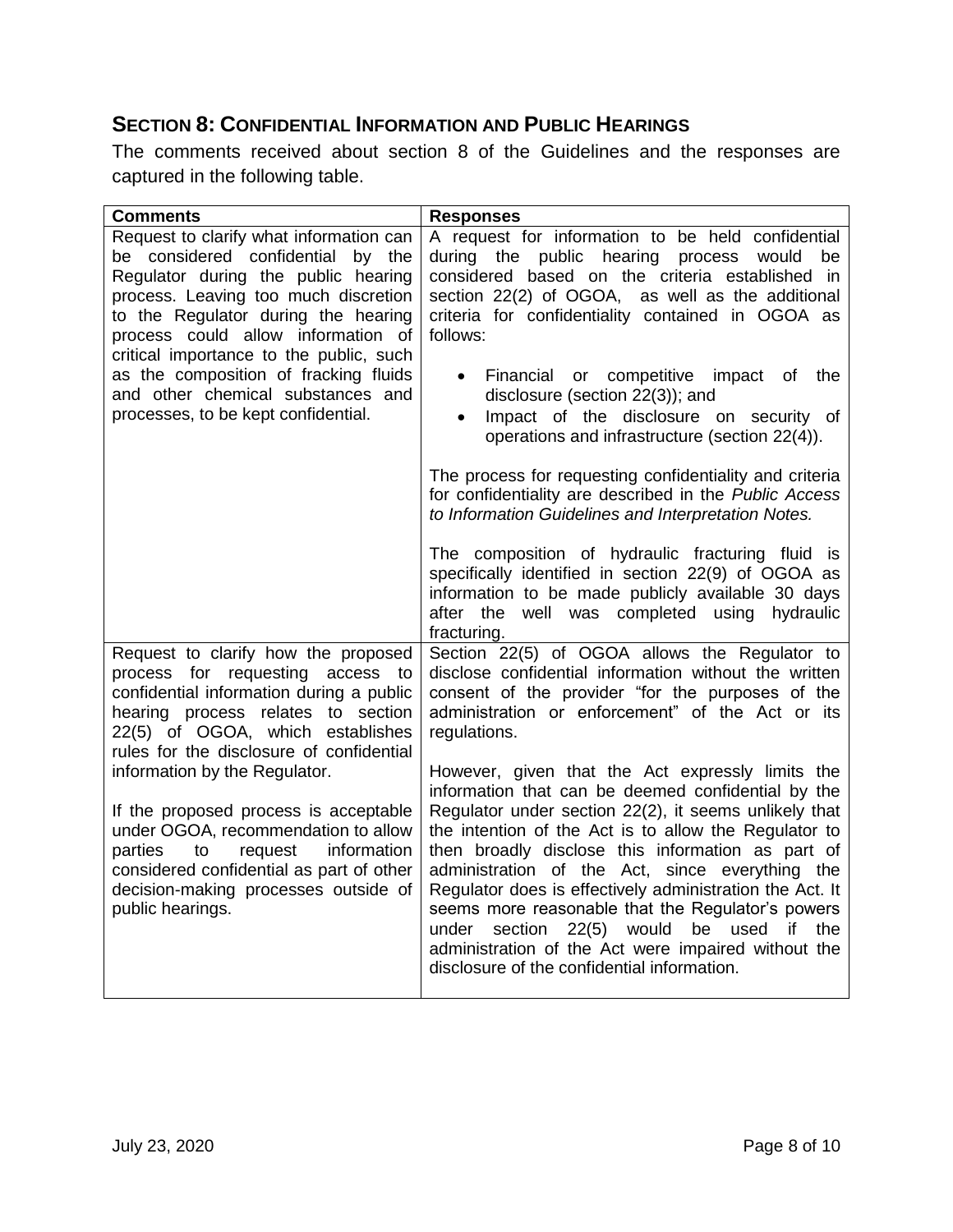<span id="page-10-0"></span>

| <b>Comments</b>                                                                                                                                                                                        | <b>Responses</b>                                                                                                                                                                                                                                                                                                                                                                                                                                                                                                                                                          |
|--------------------------------------------------------------------------------------------------------------------------------------------------------------------------------------------------------|---------------------------------------------------------------------------------------------------------------------------------------------------------------------------------------------------------------------------------------------------------------------------------------------------------------------------------------------------------------------------------------------------------------------------------------------------------------------------------------------------------------------------------------------------------------------------|
|                                                                                                                                                                                                        | OGOA allows for additional types of information to be<br>deemed confidential if provided as part of a public<br>hearing, as described above.                                                                                                                                                                                                                                                                                                                                                                                                                              |
|                                                                                                                                                                                                        | The Guidelines have been amended to clarify the<br>additional types of information that may be held<br>confidential if provided as part of a public hearing and<br>to remove the detailed process for requesting access<br>to confidential information during a public hearing<br>process.                                                                                                                                                                                                                                                                                |
| Request to clarify how traditional<br>knowledge will be addressed under the<br>confidentiality provisions<br>during<br>a<br>public hearing.                                                            | Requests for traditional knowledge to be kept<br>confidential would be considered by the Regulator<br>under section 22(2) of OGOA. If deemed confidential,<br>the confidentiality would apply to all processes, not<br>only to public hearings.                                                                                                                                                                                                                                                                                                                           |
|                                                                                                                                                                                                        | While the criteria established under section 22(2) do<br>not specifically reference traditional knowledge, the<br>Regulator considers traditional knowledge to be a<br>form of "scientific or technical information" for the<br>purposes of applying the confidentiality criteria. If<br>requested to do so, the Regulator would treat<br>confidentiality of TK with the same legal weight as any<br>other request to keep information confidential.<br>This<br>approach is consistent with that of other resource co-<br>management boards in the Northwest Territories. |
|                                                                                                                                                                                                        | The Public Access to Information Guidelines and<br>Interpretation Notes have been amended to discuss<br>confidentiality<br>traditional<br>the<br>of<br>knowledge<br>information.                                                                                                                                                                                                                                                                                                                                                                                          |
| Recommendation that the Regulator<br>provide written reasons for decision in<br>response to requests to<br>access<br>confidential information and make them<br>public within five days of the decision | The Guidelines have been amended to remove the<br>detailed process for requesting access to confidential<br>information during a public hearing process (see<br>discussion above).                                                                                                                                                                                                                                                                                                                                                                                        |
| being made.                                                                                                                                                                                            | Requests for access to confidential information during<br>a public hearing will be addressed on a case-by-case<br>basis during the pre-hearing process.                                                                                                                                                                                                                                                                                                                                                                                                                   |
|                                                                                                                                                                                                        | The Regulator's written decision in response to such<br>requests will be made public within five days of the<br>decision being made.                                                                                                                                                                                                                                                                                                                                                                                                                                      |